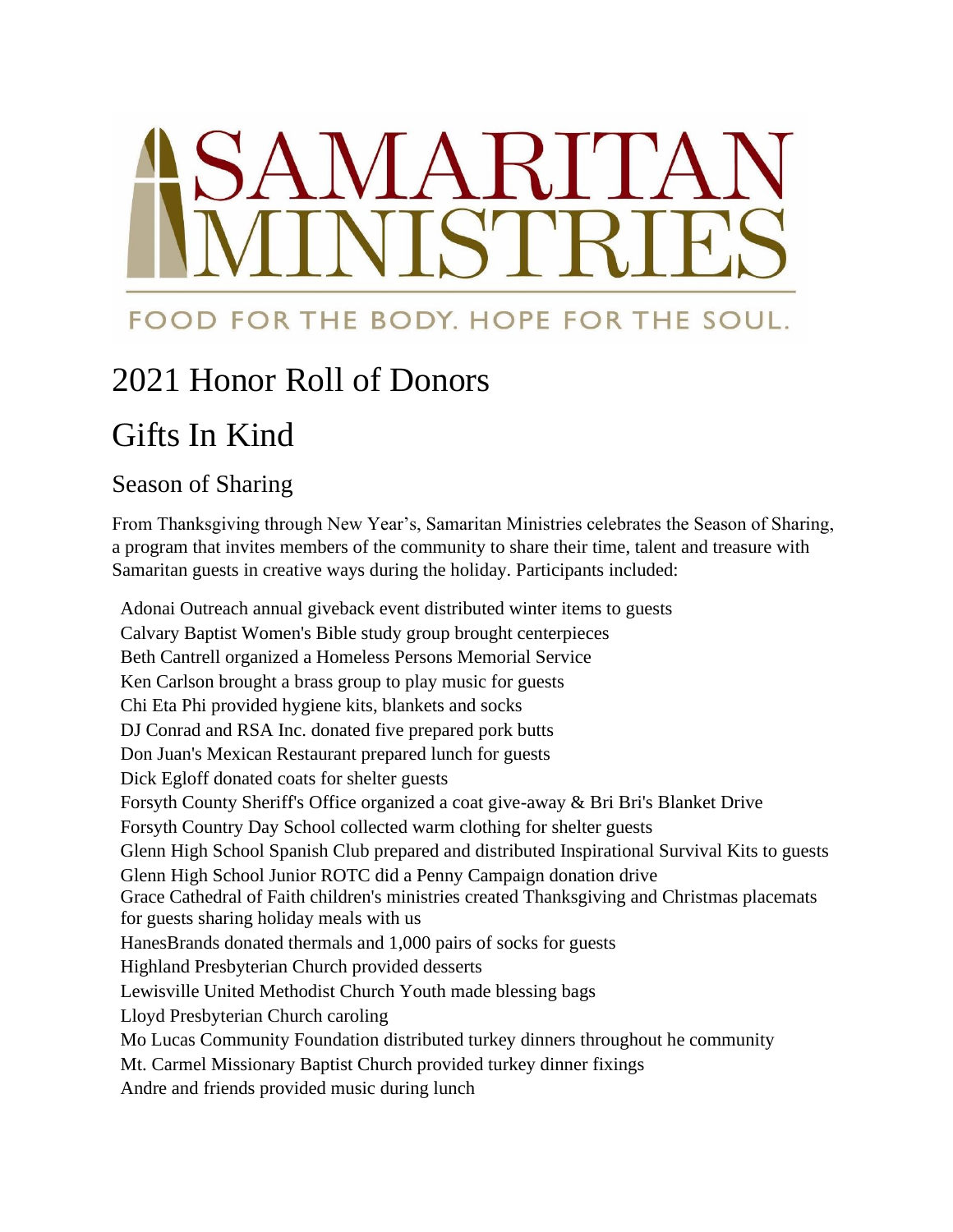Cornerstone men attended a tree lighting at New Philadelphia Moravian Church Partners Managed Care set up giveaway of basic items to guests Members of the extended Patel family prepared and served an Indian dinner for guests Patient Experience at Novant Health donated socks and T-shirts Pecan Ridge Neighborhood conducted a food and donation drive Phi Mu Alpha provided outdoor music Planet Fitness held an item drive and volunteered Simply Sterling holds sale and donates proceeds to Samaritan Teall Capital prepared sandwiches and snack bags for guests Trailblazers 4H Club donated Soup Kitchen Wish List items Village Properties Triad collected donations for Samaritan Vivid Dental conducted a supply drive Wake Forest Campus Kitchen donated turkeys for Thanksgiving meals, as part of their Turkey Paolooza City of Winston-Salem collected Wish List items through its Helping Hands and Paws Campaign, and its Drive-In BINGO campaign. Winston-Salem Police Department's Police Explorers donated canned goods Yasameen Essentials donated snacks The Young Samaritans decorated for Christmas and packed gift bags for shelter guests

### In-Kind Donors

Alpha Delta Kappa Beta Chapter Arbor Acres Ardmore Baptist Church Class of 1971 Atkins High School Augsburg Lutheran Church John Bailey II Bank of America Beta Lambda Youth Group, National Sorority of Phi Delta Kappa, Inc. Bethesda Center Bethlehem Missionary Baptist Church Bishop McGuiness High School Tina Blackmon Janet Blair Blessings Building Bridges Mrs. Cynthia Bowen Amber Boyles Brixx Wood Fired Pizza Cynthia Brouhle Robin Brown Budd Group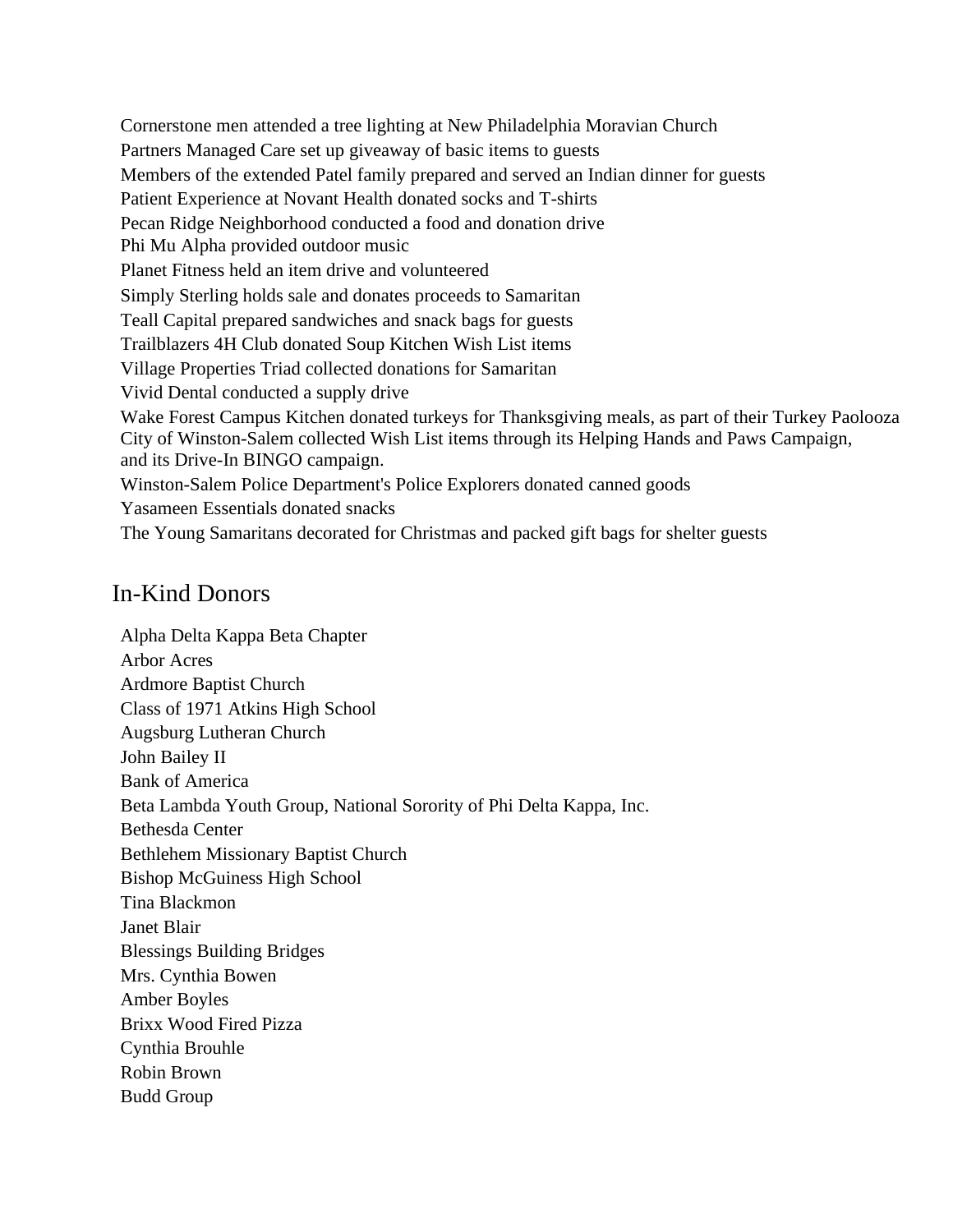Burnhams Locksmith Burning Flame Christian Church C&C Services Calvary Baptist Church Calvary Baptist Day School Camino Bakery Carolina Christian College Clyde & Ann Cash Dean Castor Catch Ministries Centenary UMC Sycamore Sunday School Centenary United Methodist Church Center For New North Carolinians Paulette Chapman-Smith Miss Mary Childress Christ Moravian Church Christ's Beloved Community Church of God Mary Ciocan City With Dwellings Steve Claude Clemmons Presbyterian Church Nadia Clevenger Shirley J. Cloud Abigail Colector Mr. & Mrs. Mark Conger Craige Jenkins Liipfert & Walker LLP Kevin Crater Crisis Control Ministry Jonathan Cromley Evetter Culcleasure Susan Darnell Debbie Darrah Mr. & Mrs. Daniel E. DePaulis, Jr. Diamondback Grill Sian Doran Mr. & Mrs. Mark Doughton Mr. & Mrs. Matt Drane Dream Team, Inc. Duke Energy D-Unity Dancers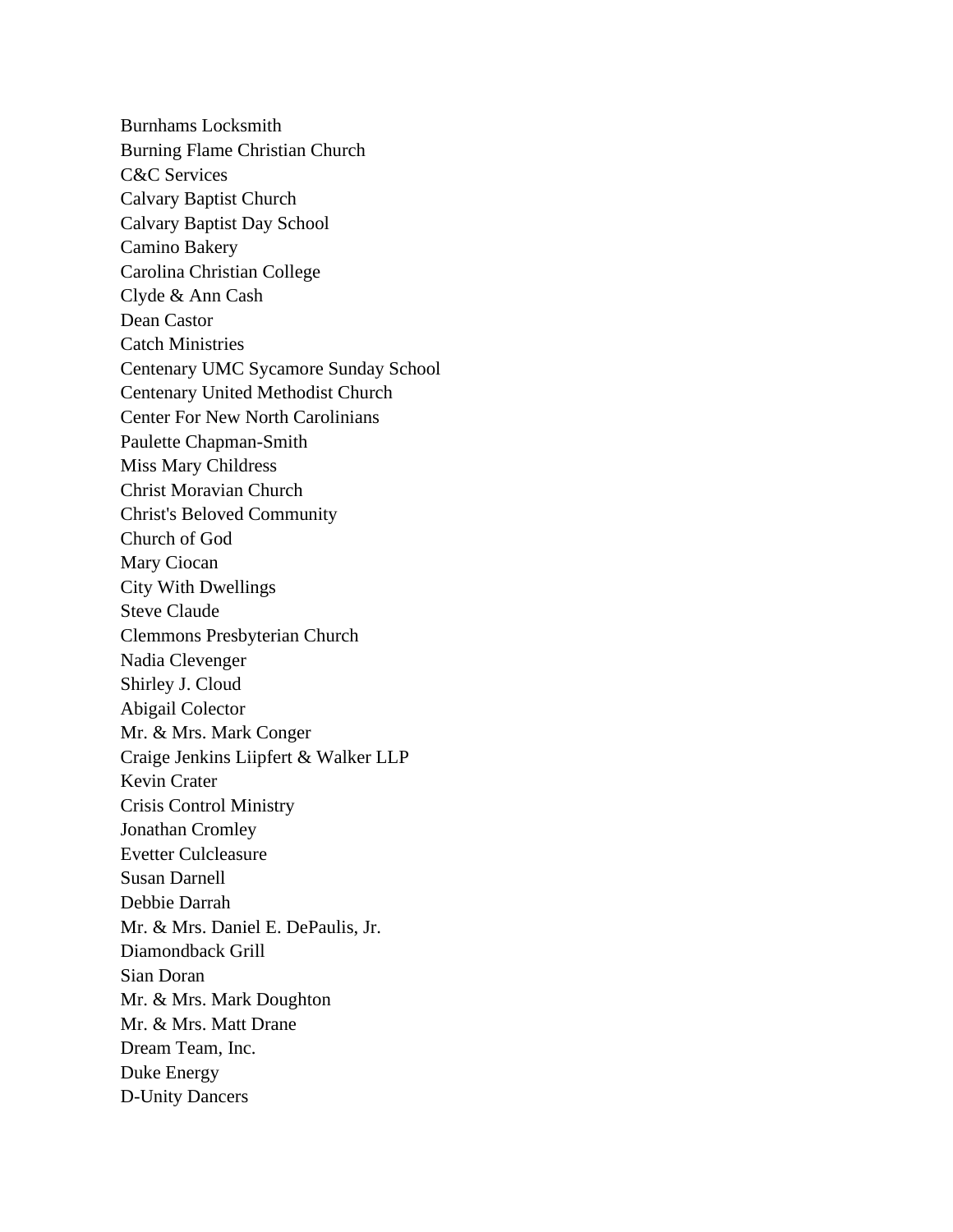Aimee Durkes Mr. & Mrs. Charles Edwards Heather Egan Mr. & Mrs. Richard Egloff Michael Epperson Evangelical Lutheran Church of the Epiphany Ez Rampz Tasmin Farzana Dorian Faye Feed People Not Dumpsters First Alliance Church First Baptist Church Caregiver's Ministry First Baptist Church of King First Church of God in Christ First Presbyterian Church Food Bank Garden Food Lion Charitable Foundation Food Lion/Delhaize America Forsyth Country Day School Forsyth Technical Community College Fountain of Life Lutheran Church The Fresh Market Friedberg Moravian Church Friendship Baptist Church Friendship Missionary Baptist Debbie Gambill Mr. & Mrs. Sanjay Gandhi Mr. & Mrs. Michael Garner Sam Gavurin Glenn High School Glenn View Baptist Church Essex Glover GME Office at Wake Forest Baptist Health Mr. & Mrs. Keith Gough Grace Presbyterian Church Carolyn Gray Paul Greer Guitarists For Good Emily Halsey Maddox Hamby HanesBrands, Inc.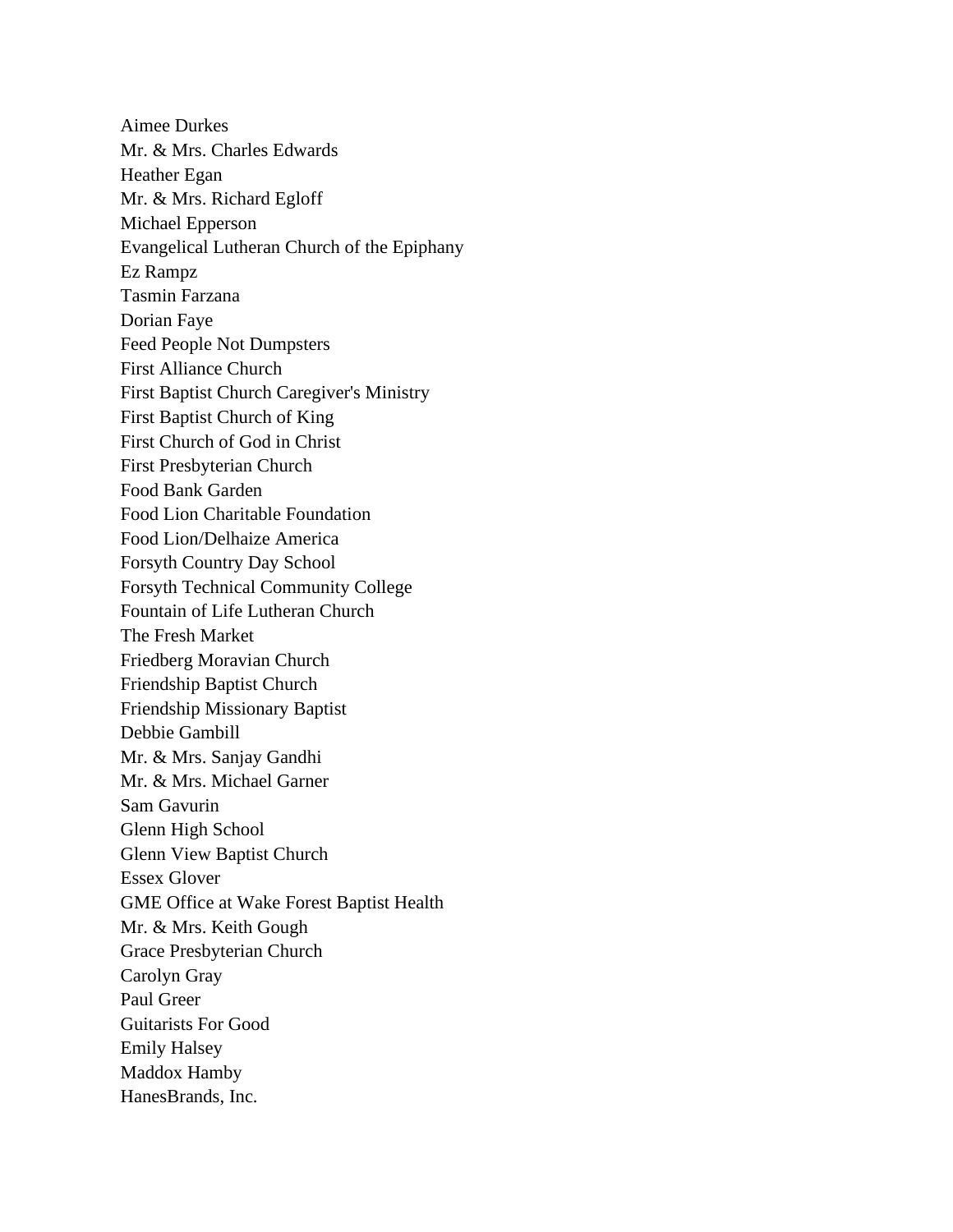Judy Hardy Marie T. Hathcock Monica Hawkins Melanie Hayes Healthy Blue Mr. & Mrs. Harry B. Heilig Helping Hands Ministry Highland Presbyterian Church Kimberly Hinton-Robinson Darryl Hobbs William E. Hollan, III & Family Elaine Holland Holy Family Catholic Church Hope from the Heart Hope Presbyterian Church Images of God Ministries It's A New Day, Inc. Sylvia Jenkins John F. Kennedy High School John F. Kennedy Middle School Academy Walter Jones Bertha Jones Junior League of Winston-Salem Mr. & Mrs. John Justus Barbara Kawecki Kelly's Community Kitchen Christina Kiger Mary Ann Klein Marsha Koufman Ms. Sue Ann Langfitt Learfield Chad Lentz Jessica Lewis Julie Lewis Lewisville Baptist Church Mr. Roger Linville Little Richards BBQ Dale Livengood Mrs. Carlene Lloyd Lloyd Presbyterian Church John H. Loughridge, Jr.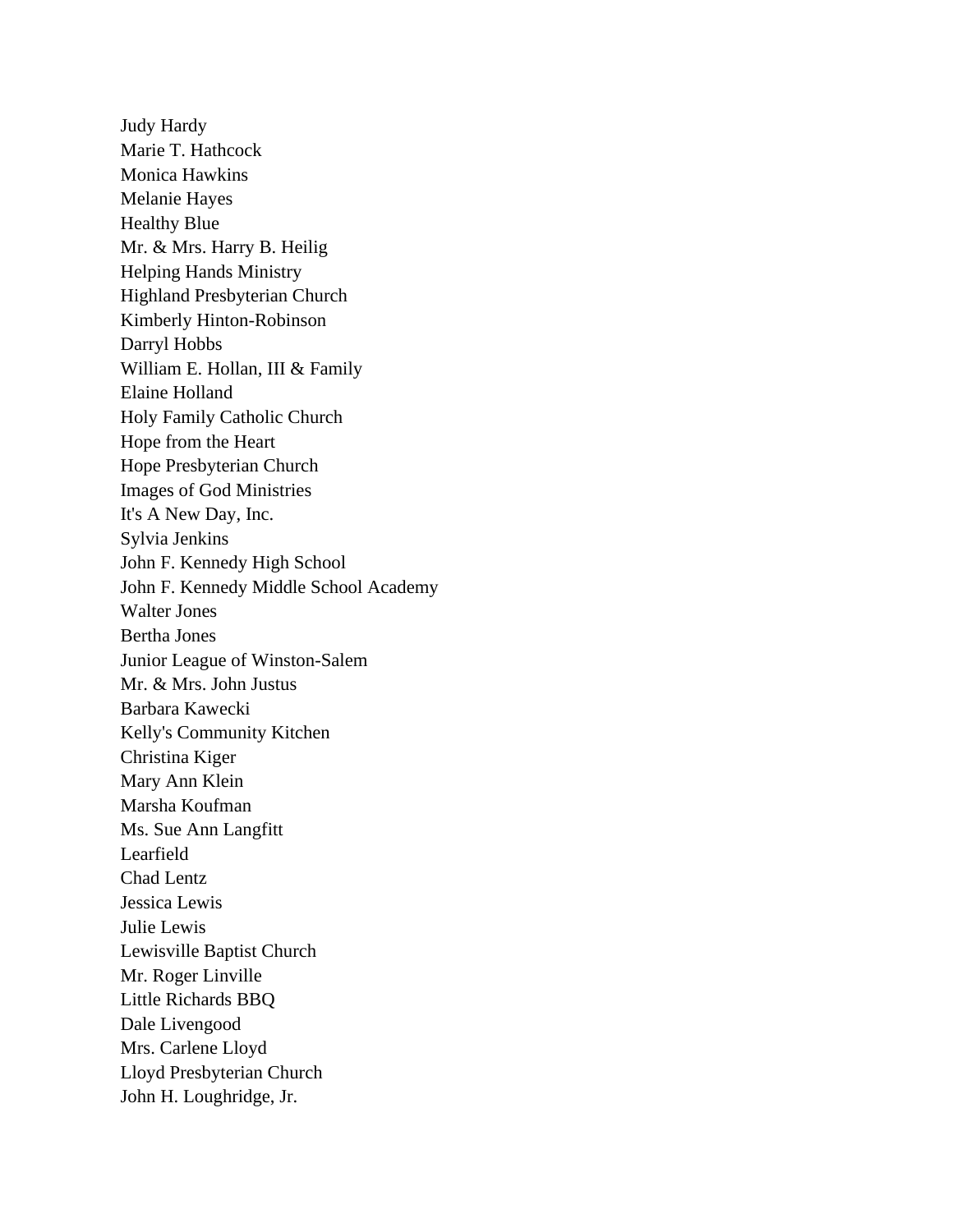Love, Acceptance, and Forgiveness Ministry Lowes Foods Emerson Manns Christiana Mayas Mr. & Mrs. C. Mike McClung Cindy McElwee Barry McGee Mr. & Mrs. Dwayne McNair Meadowlark Elementary School Mr. Dan Metzler Margaret Mills Mr. & Mrs. Bob Mills Minglewood Farms Morris Chapel United Methodist Church Mt. Tabor United Methodist Church MRF Deli Provisions Inc. Jennifer and Nate Mueske National Council of Negro Women Nc Cooperative Extension **NCCU** New Day Community Church New Hope UMC Women Circle 1 New Life Assembly of God Noble's Grill North Point Academy Globetrotters Alex Norwood Novant Health Follow Up Team CBO Novant Health Patient Experience Olivet Moravian Church Cindy Olsen Victoria Ortiz Lori Patterson Sheri Payne Peace Haven Baptist Church Pennacook Peppers Mr. & Mrs. Stephen Phipps Margaret Pike Pilot Mountain Baptist Association Pine Grove United Methodist Church The Porch Project Re-Entry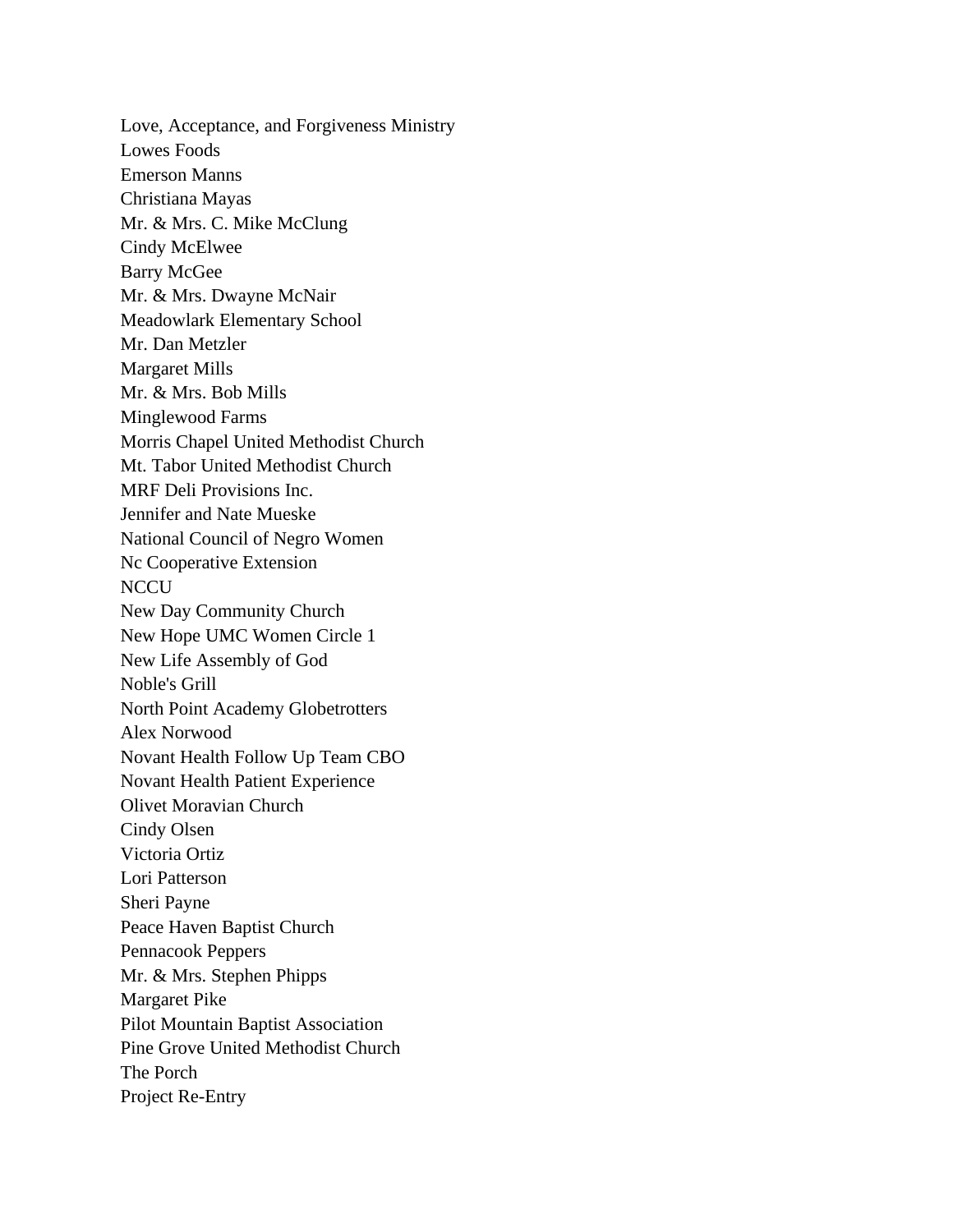Janice Puckett Pastor Jim Randall, Catch Ministries Janice Richards River Birch Lodge Leanne Rizzo Winter Robinson Joy Rochester Mr. & Mrs. Jim Rosenberger Rural Hall Church of God Saint Paul Apostolic Church Saints Home United Methodist Church Salem Creek Friends Meeting Jodi Sarver Jackie Schaible Sheryl Schwartz Katrina Scott Scottie's Muffler Emily Seawell Elizabeth Sechrest Second Harvest Food Bank of NWNC Sedge Garden United Methodist Church Dr. & Mrs. Barry Seltzer Senior Services, Inc. Tammie Sheff Shekinah Glory Family Life Center Shields Farm Mr. & Mrs. Curtis Smith Society of St. Andrew Society of St. Andrews/Durham Sonoco Display South Fork Church of Christ St. Andrews Presbyterian Church St. Leo the Great Catholic Church St. Paul United Methodist Church State Employees Association of Nc Dean Stewart Summit School Sunnyside Ministry Sunrise United Methodist Church Mrs. Lisa Taffe Target